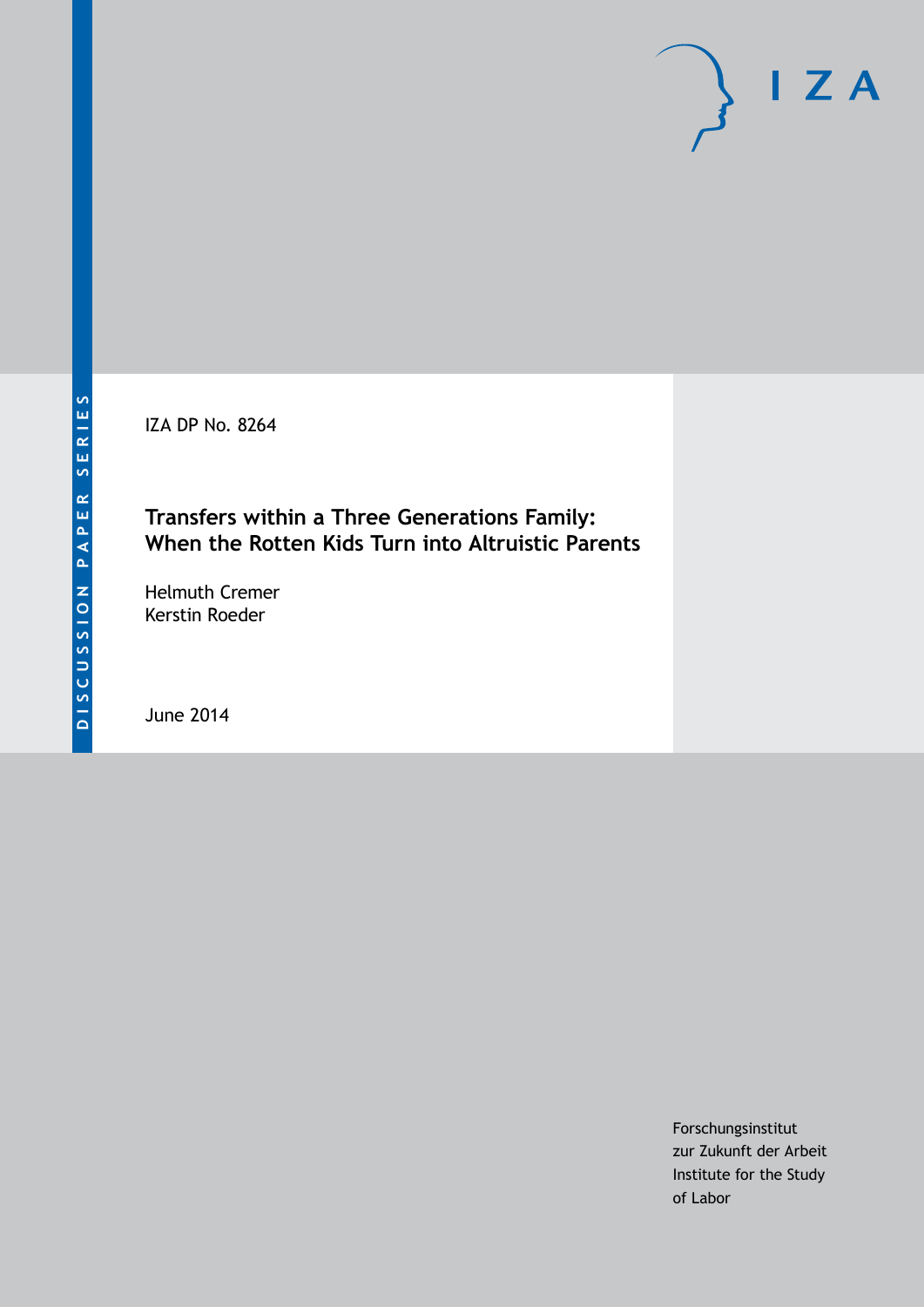# **Transfers within a Three Generations Family: When the Rotten Kids Turn into Altruistic Parents**

## **Helmuth Cremer**

*Toulouse School of Economics and IZA*

### **Kerstin Roeder**

*LMU, Munich*

# Discussion Paper No. 8264 June 2014

IZA

P.O. Box 7240 53072 Bonn Germany

Phone: +49-228-3894-0 Fax: +49-228-3894-180 E-mail: [iza@iza.org](mailto:iza@iza.org)

Any opinions expressed here are those of the author(s) and not those of IZA. Research published in this series may include views on policy, but the institute itself takes no institutional policy positions. The IZA research network is committed to the IZA Guiding Principles of Research Integrity.

The Institute for the Study of Labor (IZA) in Bonn is a local and virtual international research center and a place of communication between science, politics and business. IZA is an independent nonprofit organization supported by Deutsche Post Foundation. The center is associated with the University of Bonn and offers a stimulating research environment through its international network, workshops and conferences, data service, project support, research visits and doctoral program. IZA engages in (i) original and internationally competitive research in all fields of labor economics, (ii) development of policy concepts, and (iii) dissemination of research results and concepts to the interested public.

IZA Discussion Papers often represent preliminary work and are circulated to encourage discussion. Citation of such a paper should account for its provisional character. A revised version may be available directly from the author.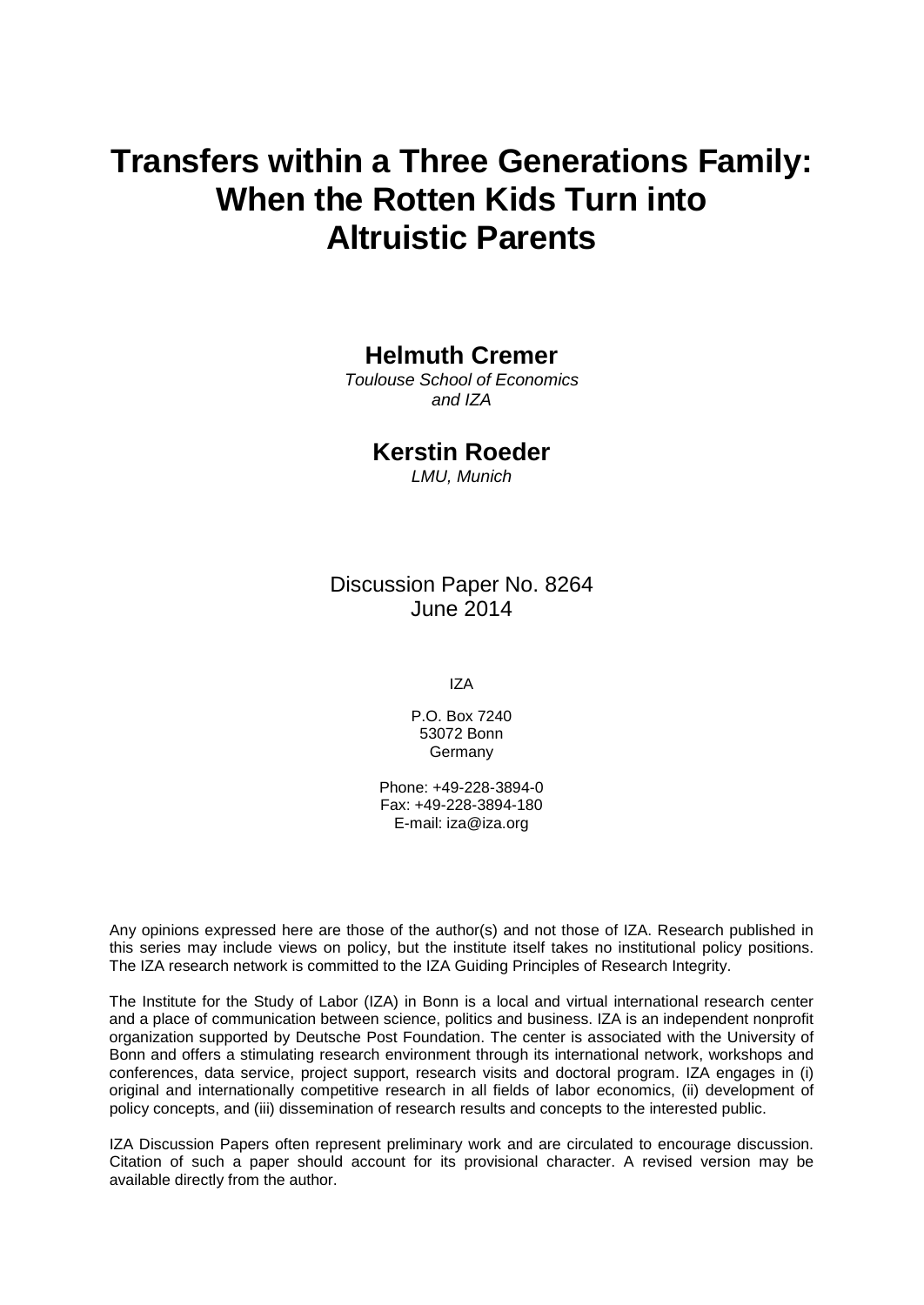IZA Discussion Paper No. 8264 June 2014

# **ABSTRACT**

# **Transfers within a Three Generations Family: When the Rotten Kids Turn into Altruistic Parents[\\*](#page-2-0)**

We study exchanges between three overlapping generations with non-dynastic altruism. The middleaged choose informal care provided to their parents and education expenditures for their children. The young enjoy their education, while the old may leave a bequest to their children. Within each period the three generations play a "game" inspired by Becker's (1974, 1991) rotten kids framework, with the added features that the rotten kids turn into the altruistic parent in the next period and that parents invest in the education of their children. We show that Becker's rotten kids theorem holds for the single period game in that informal aid is set according to an efficient *rule*. However, education is distorted upwards. In the stationary equilibrium the *levels* of both transfers are inefficient: education is too large and informal aid is too low.

JEL Classification: DI, D7, D9

Keywords: rotten kids, altruism, education, long-term care, subgame perfect equilibrium, overlapping generations

Corresponding author:

Helmuth Cremer Toulouse School of Economics 21 Allée de Brienne 31015 Toulouse France E-mail: [helmuth.cremer@tse-fr.eu](mailto:helmuth.cremer@tse-fr.eu)

<span id="page-2-0"></span>\* Financial support from the Chaire "*Marché des risques et creation de valeur*" of the FdR/SCOR is gratefully acknowledged. We thank Emmanuel Thibault for his very helpful comments and suggestions.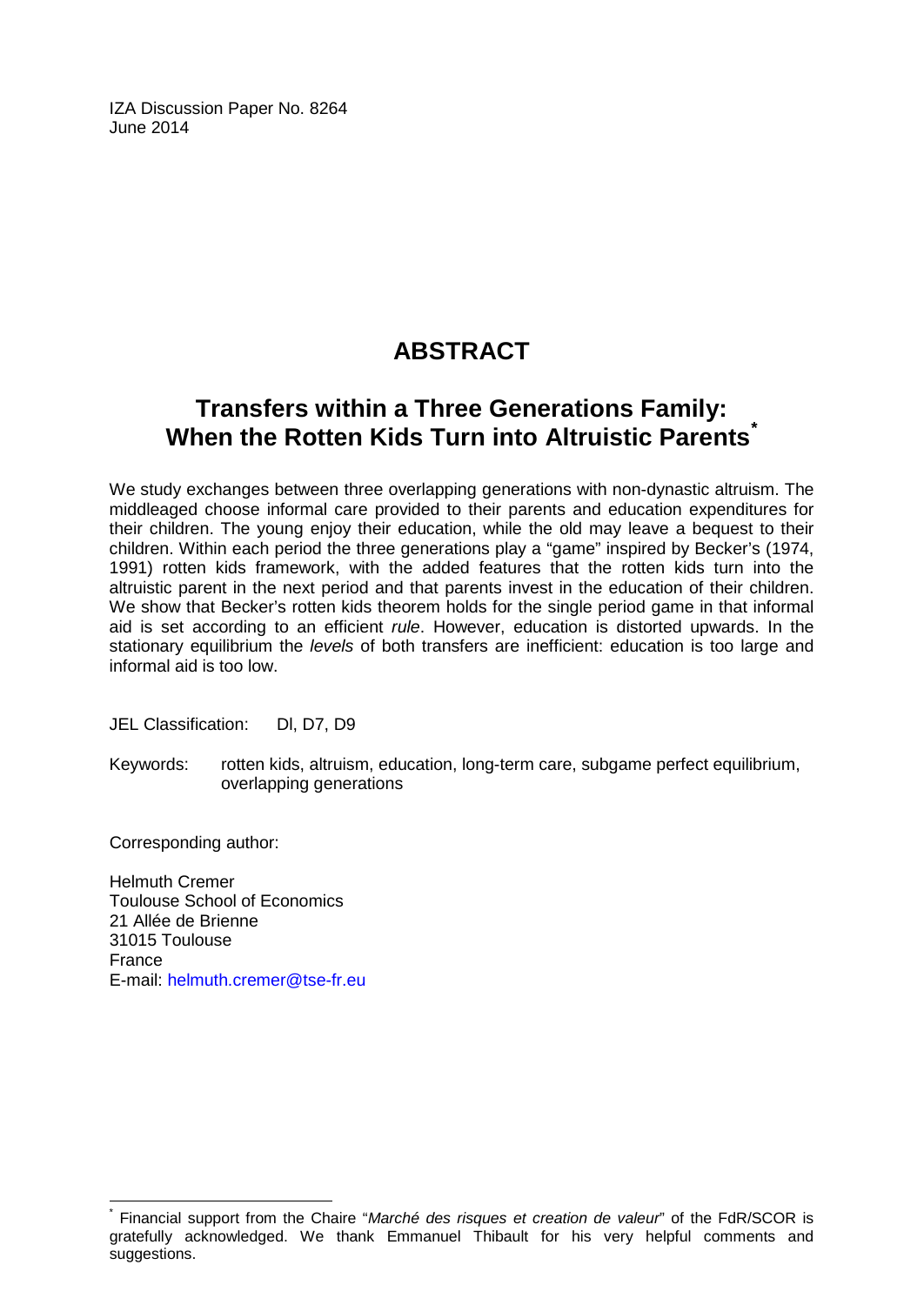### 1 Introduction

Understanding intergenerational transfers within the family is a crucial ingredient for the design of various policies like education and long-term care. This paper studies intergenerational exchanges in an overlapping generation (OLG) framework with three generations: the young, the middleaged (parents) and the old (grandparents). The parents choose two transfers:  $(i)$  informal care provided to their parents, and  $(ii)$  education expenditures for their children. The young enjoy their education while the old may leave a bequest to their children. Individuals are altruistic but in a non-dynastic way; altruism is limited to the following generation. Within each period the three generations play a "game" inspired by Becker's (1974, 1991) rotten kids framework, with the added features that the rotten kids turn into the altruistic parent in the next period and that parents invest in the education of their children. We study the subgame perfect equilibrium of the single-period game and then determine the stationary equilibrium of the multi-period setting.

Our results corroborate Becker's "rotten kids theorem" but only to a rather limited extent. First, his efficiency result obtains only in the single-period game and only for caregiving services but not for education. Specifically, aid is set according to an efficient tradeoff, while there is an upward distortion in education spending. Second, the stationary equilibrium levels of both aid and education are inefficient. Investments in education are too high and this "spills over" to aid, the level of which is too low. This is because excessive education, by boosting the wage rate, increases the opportunity cost of  $\text{aid}^1$ 

There exists an extensive literature which studies education in an OLG model, but these papers concentrate on very different issues like inequality, growth or the role of public education.<sup>2</sup> The predecessors to our paper which also focus on intergenerational transfers to the young and old, on the other hand, do not consider altruism. For instance Cremer et al. (1992) show that selfish parents underinvest in the education of their children (even when they can commit to a strategic bequest rule). In their model the parent's incentives to invest in their offspring's education are solely driven by the surplus they can extract from an attention-for-bequest game. In a similar vein Rangel (2000) and Boldrin and Montes (2005) consider voluntary exchanges between selfish generations.

<sup>&</sup>lt;sup>1</sup>It is by now well known that Becker's theorem applies only under rather stringent conditions; see Bergstrom (1989). However, these conditions hold in the one period version of our model; the failures we identify are of a completely different nature and due to the OLG framework.

 $2$ See Glomm, Ravikumar and Schiopu (2011) and Oded (2011) for recent overviews of this literature.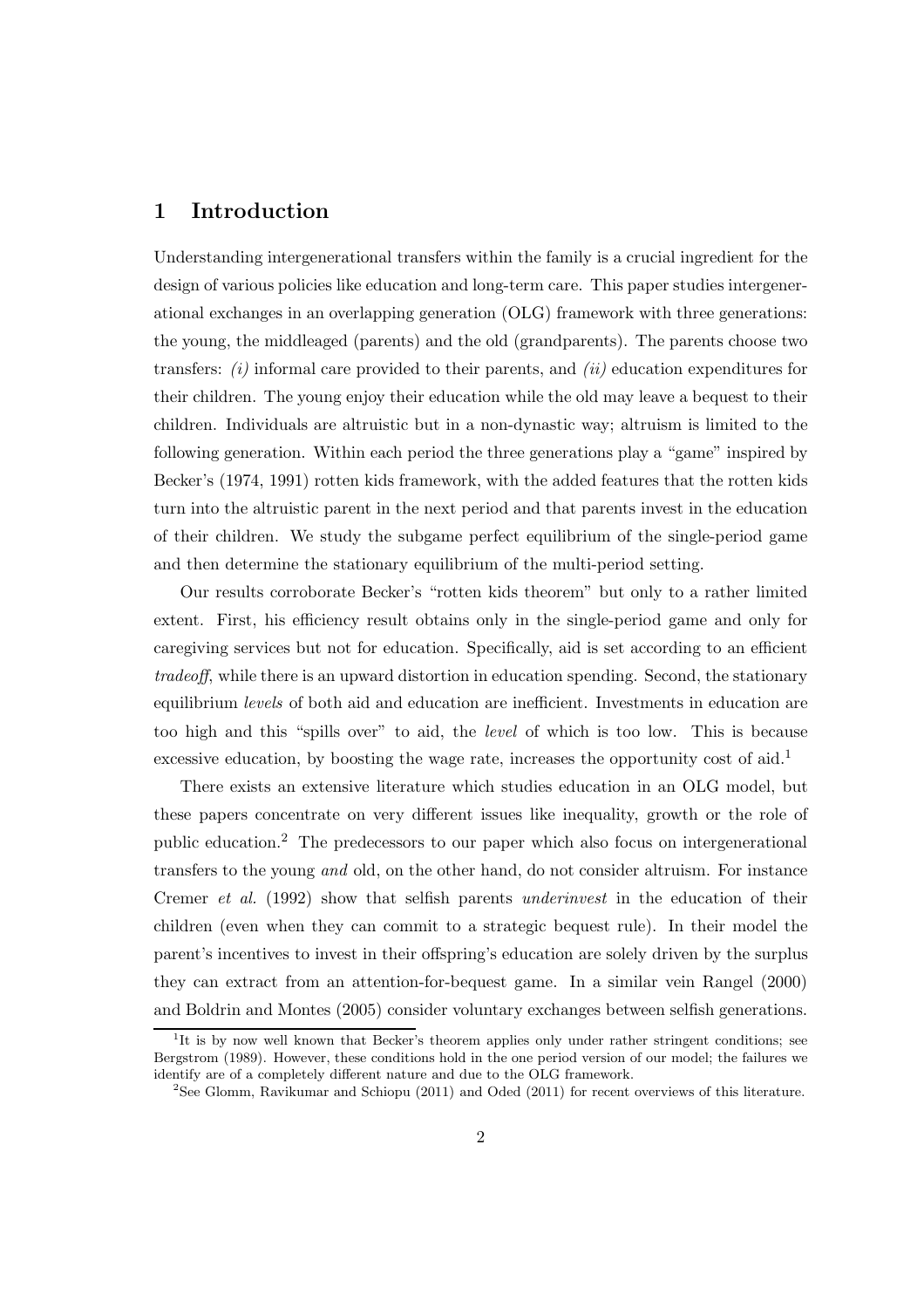They show that providing education to the young is generally not sustainable unless it is bundled with sufficiently large transfers (like a PAYGO pension scheme) to the old.

#### 2 The model

Consider an OLG framework with three generations. Every period  $t$  a new generation is born and lives for three periods. The agent is a child (superscript  $(c')$ ) in the first period, a parent (superscript 'p') in the second period and a grandparent (superscript  $(g')$  in the third period. Each generation consists of a single individual and is perfectly altruistic towards the next generation. We assume that altruism is non-dynastic: parents are altruistic only towards their own children but not towards their grandchildren. Every period the parent decides how much to save  $s_t$ , how much care  $a_t$  to provide to the old generation and how much education  $e_t$  to invest in the young generation. We assume that the price for education is one and that care costs time of which the total amount is again normalized to one. Grandparents are retired and have a monetary value  $h(a_t)$  (with  $h' > 0$  and  $h'' < 0$ ) of the care they receive from their children. The residual time  $1 - a_t$  is spend on the labor market for which the parent receives a wage rate  $w(e_{t-1})$ . Their wage rate increases in the education they got from their parents (the current grandparents) implying  $w' > 0$ . The current old choose the bequest  $b_t \geq 0$  to leave to their children (the current parents). The young simply enjoy their education and have no other decision to make. The utility functions of the three generations in period  $t$  are given by

$$
U_t^g = u(s_{t-1} + h(a_t) - b_t) + u((1 - a_t)w(e_{t-1}) - e_t + b_t - s_t) + u(s_t + h(a_{t+1}) - b_{t+1}),
$$
  
\n(1)  
\n
$$
U_t^p = u((1 - a_t)w(e_{t-1}) - e_t + b_t - s_t) + u(s_t + h(a_{t+1}) - b_{t+1})
$$
  
\n
$$
+ u(e_t) + u((1 - a_{t+1})w(e_t) - e_{t+1} + b_{t+1} - s_{t+1}) + u(s_{t+1} + h(a_{t+2}) - b_{t+2}),
$$
  
\n(2)  
\n
$$
U_t^c = u(e_t) + u((1 - a_{t+1})w(e_t) - e_{t+1} + b_{t+1} - s_{t+1}) + u(s_{t+1} + h(a_{t+2}) - b_{t+2})
$$
  
\n
$$
+ u(e_{t+1}) + u((1 - a_{t+2})w(e_{t+1}) - e_{t+2} + b_{t+2} - s_{t+2}) + u(s_{t+2} + h(a_{t+3}) - b_{t+3}),
$$
  
\n(3)

with  $u' > 0$  and  $u'' < 0$ . In the following we denote consumption levels in period t for a parent as  $d_t$  and for a grandparent as  $m_t$ .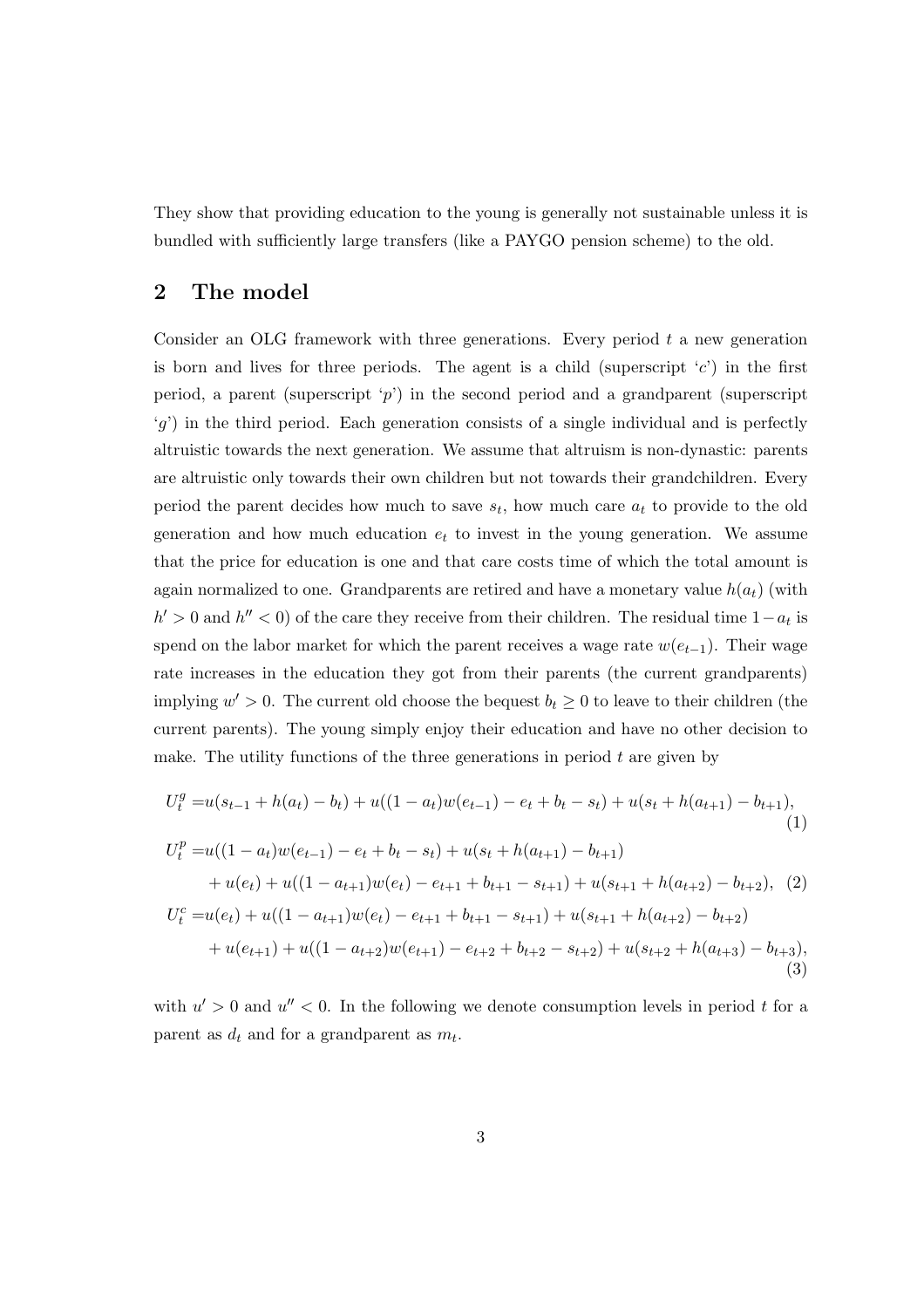#### 3 Optimal allocation

As often in a dynamic setting, we define the optimum as the allocation that maximizes the lifetime utility of an individual who treats his children and his parents as he would have liked to be treated himself when a child or when a parent (see, e.g., Cremer et al., 1992). Note that the individual successively takes the role of c, p, and then q. We count only the own utility, laundering out the altruistic terms. This yields the following optimization problem

$$
\max_{s,b,a,e} W = u(e) + u((1-a)w(e) - e + b - s) + u(s + h(a) - b).
$$
 (4)

To ensure an interior solution we assume that  $W$  is concave. The first order conditions (FOCs) are given by

$$
\frac{\partial W}{\partial s} = -u'(d) + u'(m) = 0,\t\t(5)
$$

$$
\frac{\partial W}{\partial b} = -u'(m) + u'(d) = 0,\t\t(6)
$$

$$
\frac{\partial W}{\partial a} = u'(m)h'(a) - u'(d)w(e) = 0 \quad \Rightarrow \quad h'(a) = w(e), \tag{7}
$$

$$
\frac{\partial W}{\partial e} = -u'(d) + u'(e) + u'(d)(1 - a)w'(e) = 0.
$$
\n(8)

Note that only  $b - s$  (the net transfer) is determined. Let  $a^*, e^*, d^*$  and  $m^*$  denote the solution to equations  $(5)-(8)$ .

#### 4 Equilibrium

In each period  $t$ , parent and grandparent play the following three stage game. First, the parent chooses  $a_t$ , the time devoted to aid their parent and the amount of money to spend on the education of their child,  $e_t$ . Second, the grandparent decides how much to leave as a bequest,  $b_t$ . Finally, the parent chooses how much to save for old age,  $s_t$ . Children receive education but do not make any decision. However, their utility affects  $p$  and  $q$ 's decisions through the altruistic terms in their utility. While playing this game,  $p$  and  $g$  consider all past and future decisions made by other players as given (see,  $e.g.,$ Veall, 1986). In each period t, the variables  $(a_t, e_t, b_t, s_t)$  are determined by the subgame perfect equilibrium of this game. Observe that the timing of this game along with the requirement for subgame perfection implies that grandparents cannot commit to some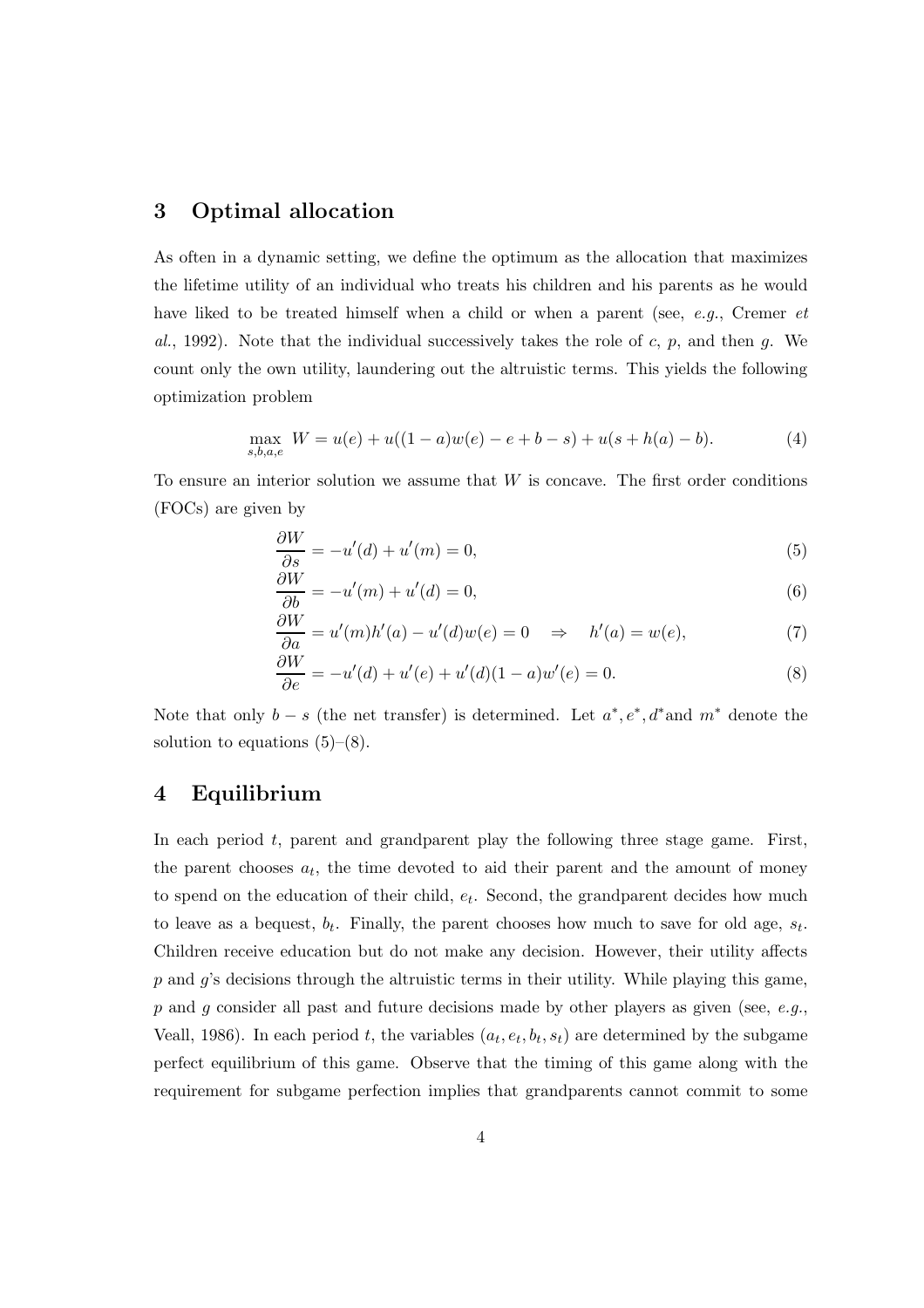bequest rule which "rewards" or pays the caregivers. This rules out a strategic bequest type solution. A stationary equilibrium denoted  $(\overline{a}, \overline{e}, \overline{b}, \overline{s})$  is achieved when the solution remains constant over time. We determine the subgame perfect equilibrium in period  $t$ and then characterize the stationary equilibrium.

#### 4.1 Period t

As usual the game is solved by backward induction.

#### 4.1.1 Stage 3: savings

When deciding how much to save parents solve the following problem

$$
\max_{s_t} U_t^p = u((1 - a_t)w(e_{t-1}) - e_t + b_t - s_t) + u(s_t + h(a_{t+1}) - b_{t+1})
$$
  
+ 
$$
u(e_t) + u((1 - a_{t+1})w(e_t) - e_{t+1} + b_{t+1} - s_{t+1}) + u(s_{t+1} + h(a_{t+2}) - b_{t+2}).
$$
\n(9)

Observe that all other variables set in period  $t$  are by now given. Similarly all past and future decisions made by *other* players are considered as given.<sup>3</sup> Optimal savings are determined by the following FOC

$$
-u'(d_t) + u'(m_{t+1}) = 0.
$$
\n(10)

Savings  $s_t^e \equiv s_t(b_t, a_t, e_t)$  are chosen to (perfectly) smooth consumption over time. Comparative statics with respect to  $b_t$ ,  $a_t$  and  $e_t$  are given by

$$
\frac{\partial s_t^e}{\partial b_t} = \frac{u''(d_t)}{u''(d_t) + u''(m_{t+1})} = \frac{1}{2} > 0,\tag{11}
$$

$$
\frac{\partial s_t^e}{\partial a_t} = \frac{-u''(d_t)w(e_{t-1})}{u''(d_t) + u''(m_{t+1})} = -\frac{w(e_{t-1})}{2} < 0,\tag{12}
$$

$$
\frac{\partial s_t^e}{\partial e_t} = \frac{-u''(d_t)}{u''(d_t) + u''(m_{t+1})} = -\frac{1}{2} < 0. \tag{13}
$$

In words, a higher inheritance increases savings by half of the additional wealth. Higher aid reduces savings by half of the income loss that comes along with the provision of care. Finally, higher education investments in the young reduce savings by half the amount invested.

<sup>&</sup>lt;sup>3</sup>We do not assume that  $b_{t+1}$  is considered as given. Parents may realize that their current savings affect the bequest they will leave next period. However, because of the envelope theorem, this has no first-order effect on  $U_t^p$ .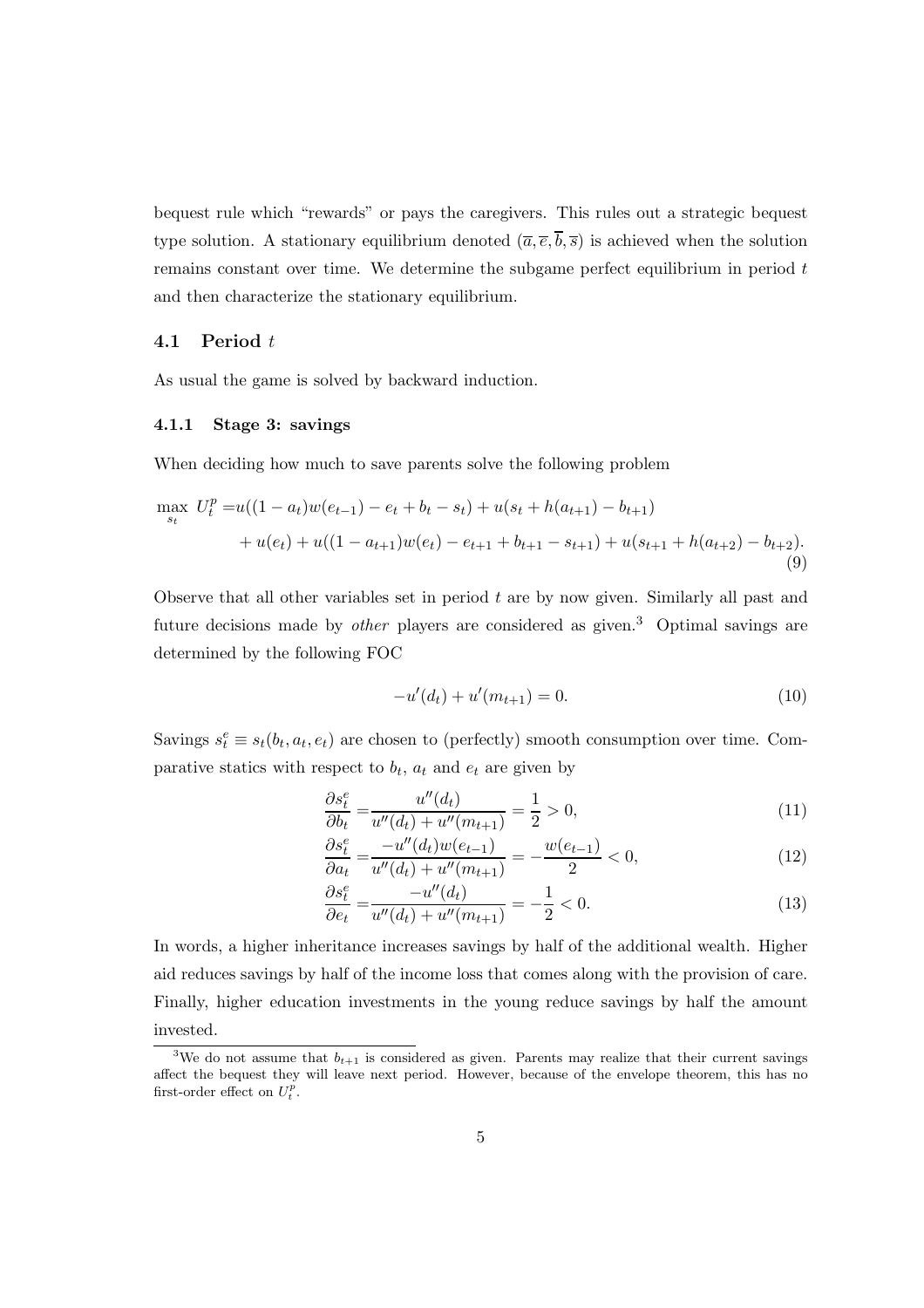#### 4.1.2 Stage 2: bequests

In the second stage the old generation chooses  $b_t$  to maximize

$$
\max_{b_t} U_t^g = u(s_{t-1} + h(a_t) - b_t) + u((1 - a_t)w(e_{t-1}) - e_t + b_t - s_t^e)
$$
  
+ 
$$
u(s_t^e + h(a_{t+1}) - b_{t+1}).
$$
 (14)

When determining the optimal bequests the grandparent takes into consideration its effect on their offspring's savings, that is

$$
-u'(m_t) + u'(d_t)\left[1 - \frac{\partial s_t^e}{\partial b_t}\right] + u'(m_{t+1})\frac{\partial s_t^e}{\partial b_t} = 0.
$$

Using equations (10) and (11), the above equation can be rewritten as

$$
-u'(m_t) + u'(d_t) = 0.
$$
\n(15)

The bequest  $b_t^e \equiv b(a_t, e_t)$  is chosen so as to equalize consumption levels of the grandparent and the parent. Taking into consideration (12) and (13) the comparative static effects with respect to  $a_t$  and  $e_t$  are given by

$$
\frac{\partial b_t^e}{\partial a_t} = \frac{u''(m_t)h'(a_t) + u''(d_t) \left[ w(e_{t-1}) + \frac{\partial s_t^e}{\partial a_t} \right]}{u''(m_t) + u''(d_t) \left[ 1 - \frac{\partial s_t^e}{\partial b_t} \right]} = \frac{2h'(a_t) + w(e_{t-1})}{3} > 0,
$$
(16)

$$
\frac{\partial b_t^e}{\partial e_t} = \frac{u''(d_t) \left[1 + \frac{\partial s_t^e}{\partial e_t}\right]}{u''(m_t) + u''(d_t) \left[1 - \frac{\partial s_t^e}{\partial b_t}\right]} = \frac{1}{3} > 0. \tag{17}
$$

Equation (16) shows that caregivers are in fact compensated for the aid they provide. However,  $b_t^e$  cannot be arbitrarily chosen but it is given by the equilibrium of the second stage subgame. Grandparents only give as much as they find ex post (after aid is provided) optimal to bequeath given their altruism. This is in line with Becker's "rotten kids" mechanism; see Cremer and Roeder (2013) for a recent application to long-term care. Equation (17) is more unusual and due to the three generational setting we consider. Parents are in part compensated, by their own parents, for the expenditures on their child's education. This is because  $e_t$  reduces their disposable income and thus increases their marginal utility of income. This, in turn, induces the altruistic grandparents to increase their bequest.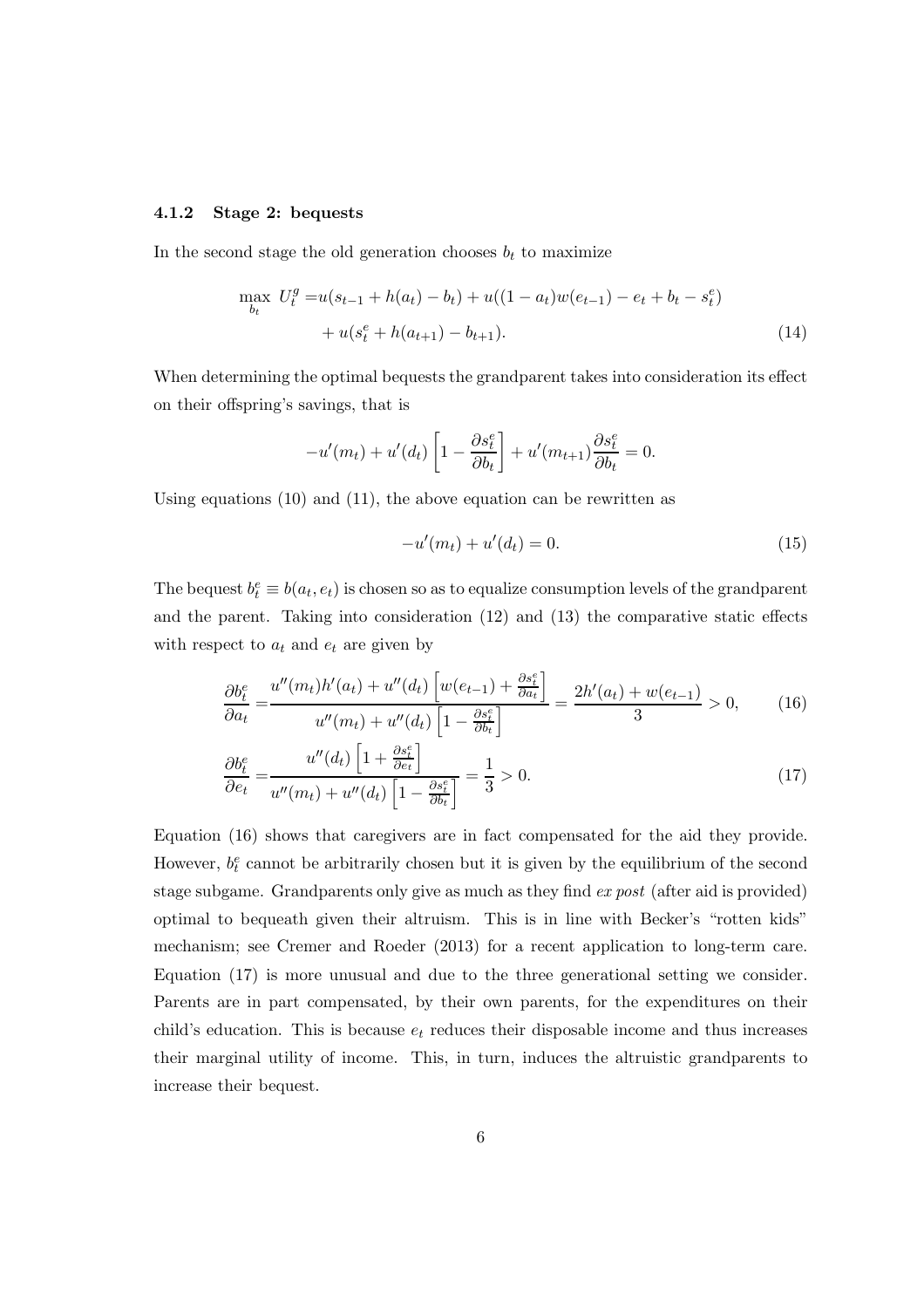#### 4.1.3 Stage 1: care and education

In the first stage the parent chooses  $a_t$  and  $e_t$  to maximize

$$
\max_{a_t, e_t} \quad U_t^p = u((1 - a_t)w(e_{t-1}) - e_t + b_t^* - s_t^*) + u(s_t^* + h(a_{t+1}) - b_{t+1}) + u(e_t) + u((1 - a_{t+1})w(e_t) - e_{t+1} + b_{t+1} - s_{t+1}) + u(s_{t+1} + h(a_{t+2}) - b_{t+2}).
$$
(18)

The FOCs with respect to  $a_t$  and  $e_t$  are given by

$$
u'(d_t)\left[-w(e_{t-1})+\frac{\partial b_t^*}{\partial a_t}-\frac{\partial s_t^*}{\partial a_t}\right]+u'(m_{t+1})\frac{\partial s_t^*}{\partial a_t}=0,\tag{19}
$$

$$
u'(d_t)\left[-1+\frac{\partial b_t^*}{\partial e_t} - \frac{\partial s_t^*}{\partial e_t}\right] + u'(m_{t+1})\frac{\partial s_t^*}{\partial e_t} + u'(e_t) + u'(d_{t+1})(1-a_{t+1})w'(e_t) = 0. \quad (20)
$$

With equations  $(12)$ ,  $(13)$ ,  $(16)$  and  $(17)$ , the above FOCs can be rearranged as

$$
h'(a_t) - w(e_{t-1}) = 0,\t\t(21)
$$

$$
-\frac{2}{3}u'(d_t) + u'(e_t) + u'(d_{t+1})(1 - a_{t+1})w'(e_t) = 0.
$$
\n(22)

Comparing these expressions with their counterparts in Section 3, equations (7) and (8), reveals that the equilibrium induces the efficient tradeoff for care but not for education. Specifically, equation (22) implies an upwards distortion in the level of education. This is because parents do not bear the full cost of their expenses; recall that 1/3 is refunded via a higher bequest. Since they are altruistic they do however account for the full benefits of  $e_t$ .

#### 4.2 Stationary equilibrium

Equations (10), (15), (21) and (22) show that the stationary equilibrium,  $(\bar{a}, \bar{e}, \bar{b}, \bar{s})$ , satisfies the following conditions

$$
u'(\overline{d}) - u'(\overline{m}) = 0,\t\t(23)
$$

$$
h'(\overline{a}) - w(\overline{e}) = 0,\t\t(24)
$$

$$
-\frac{2}{3}u'(\overline{d})+u'(\overline{e})+u'(\overline{d})(1-\overline{a})w'(\overline{e})=0,
$$
\n(25)

where  $\overline{m} = \overline{s} + h(\overline{a}) - \overline{b}$ , and  $\overline{d} = (1 - \overline{a})w(\overline{e}) - \overline{e} + \overline{b} - \overline{s}$ . Since (23) implies  $\overline{m} = \overline{d}$ , we have

$$
\overline{m} = \overline{d} = \frac{(1 - \overline{a})w(\overline{e}) - \overline{e} + h(\overline{a})}{2}.
$$
\n(26)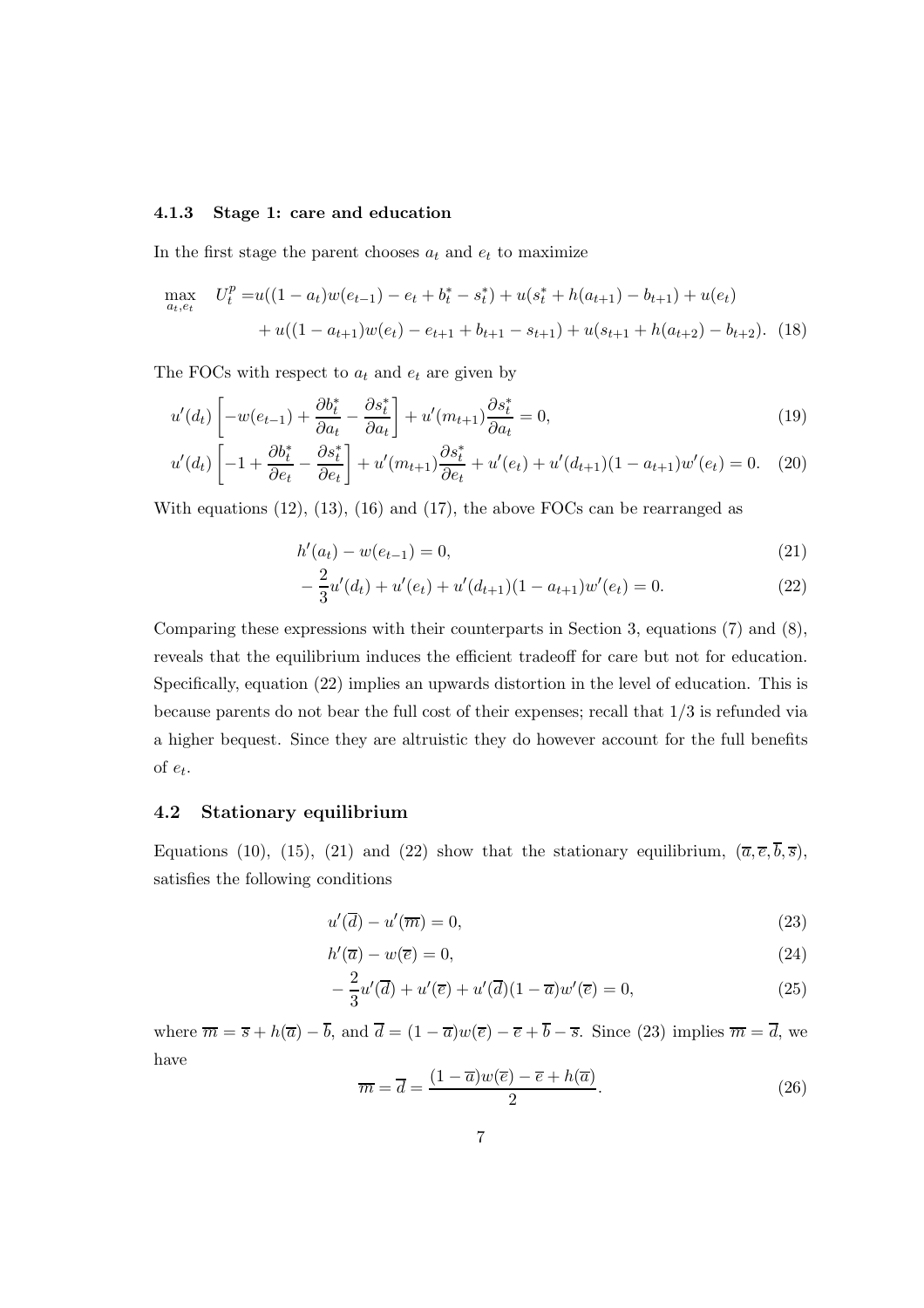The previous subsection has demonstrated that the period  $t$  equilibrium involves an efficient tradeoff (rule) for  $a_t$  but that the rule for  $e_t$  implies an upward distortion. We now examine how these tradeoffs affect the equilibrium *levels* of  $a$  and  $e$  and how they compare to the optimal solution. Substituting from  $(23)$  and  $(24)$  into  $(25)$  we can express  $(25)$ solely as a function of e

$$
\phi(e) = u'(e) + u'(\overline{d}(e)) \left\{ [1 - \overline{a}(e)]w'(e) - \frac{2}{3} \right\},\tag{27}
$$

where

$$
\overline{a}(e) = h'^{-1}(w(e)),\tag{28}
$$

$$
\overline{d}(e) = \frac{(1 - \overline{a}(e))w(e) - e + h(\overline{a}(e))}{2}.
$$
\n(29)

By definition we have  $\phi(\overline{e}) = 0$ . Since  $\phi(e^*) > 0$ , we can conclude that if  $\phi(e)$  is decreasing, we have  $\bar{e} > e^*$ . But, the expression for  $\phi'(e)$  is rather complicated and its sign is not obvious. So we take another path. By Substituting  $(5)-(7)$  into  $(8)$  we can express the latter equation solely as a function of e, this yields

$$
\phi^*(e) = u'(e) + u'(d^*(e)) \{ [1 - a^*(e)]w'(e) - 1 \},
$$
\n(30)

where we have  $a^*(e) = \overline{a}(e)$  and  $d^*(e) = \overline{d}(e)$ . By definition  $e^*$  satisfies  $\phi^*(e^*) = 0$ . Now, the concavity of W (and the SOC for the optimal solution) imply that  $\phi^*(e)$  is everywhere decreasing.<sup>4</sup> Further observe that

$$
\phi(e) - \phi^*(e) = \frac{1}{3}u'(d(e)) > 0.
$$

In words,  $\phi(e)$  is everywhere above  $\phi^*(e)$  which in turn is decreasing. This immediately implies that  $\overline{e}$ , which is the solution to  $\phi(e) = 0$ , is larger than  $e^*$ . This argument is illustrated in Figure 1 for  $u(x) = \ln(x)$ ,  $w(e) = \sqrt{e}$  and  $h(a) = \sqrt{a}$ .<sup>5</sup>

To sum up, we have an equilibrium level of education,  $\overline{e}$ , that is larger than the optimal level  $e^*$ . Interestingly, this inefficiency "spills over" to the provision of aid. To see this,

<sup>&</sup>lt;sup>4</sup>The detour via  $\phi^*$  is necessary because we cannot sign  $\phi'$  (which is an equilibrium condition and not a FOC) from the SOC. On the other hand  $\phi^*{}'$  is the SOC for the maximization of W (reformulated to have e as single decision variable).

<sup>&</sup>lt;sup>5</sup>The figure also illustrates existence and uniqueness of the stationary equilibrium. Similar pictures arise for different parameter values. A thorough study of the conditions for existence and uniqueness would go beyond the scope of this note. From that perspective the illustration is useful because it shows that no strong or "knife-edge" assumptions are needed for the equilibrium to exist.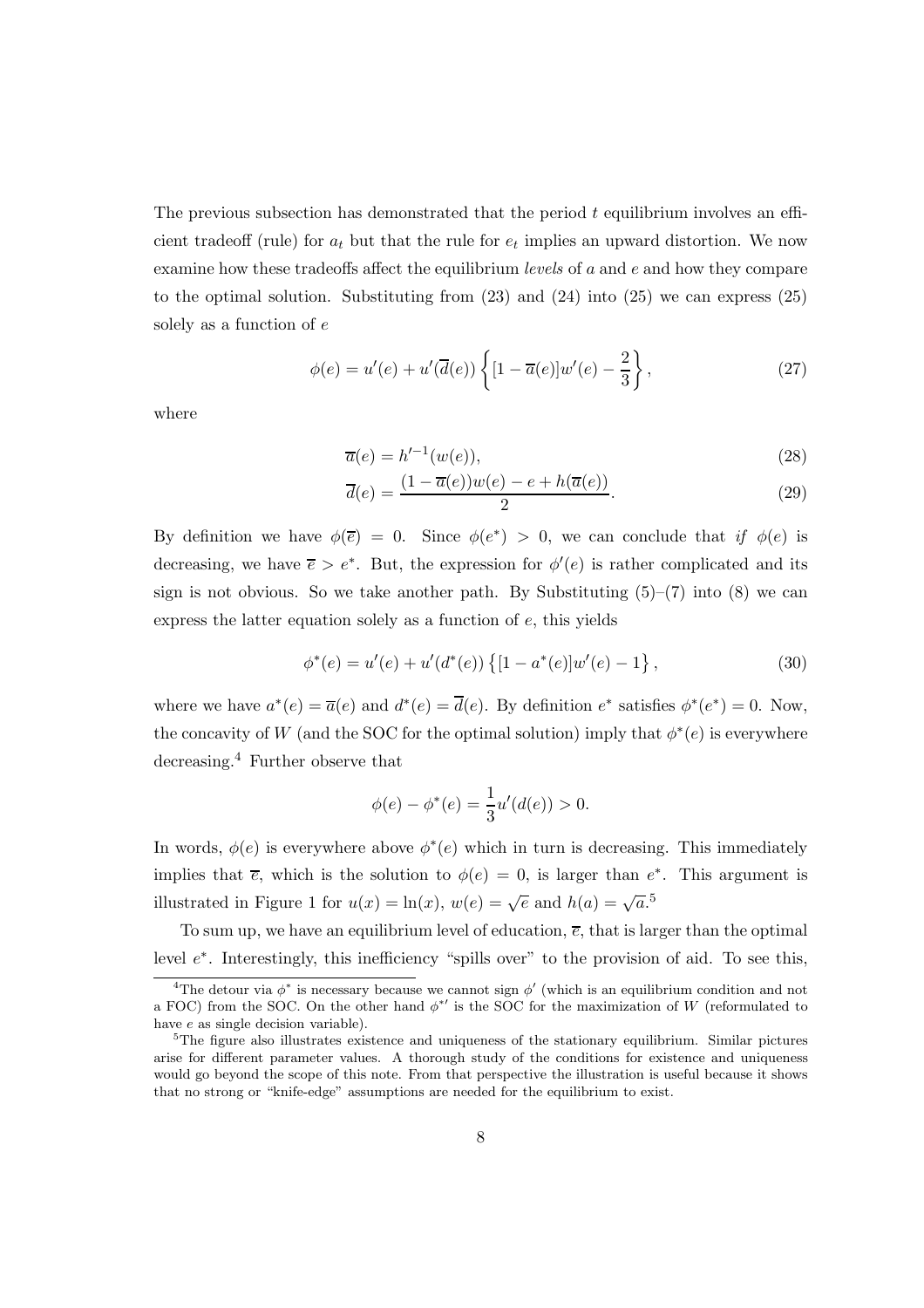

Figure 1: Illustration of  $\phi^*(e)$  and  $\phi(e)$  for  $u(x) = \ln(x), w(e) = \sqrt{e}$  and  $h(a) = \sqrt{a}$ .

note that (28) implies  $\overline{a}'(e) < 0$ , so that  $\overline{e} > e^*$  directly implies  $\overline{a} < a^*$ . In words, the provision of aid will be too low, even though the period  $t$  equilibrium induces the efficient tradeoff (given  $e$  and thus  $w$ ). Intuitively, a level of education that is "too high" causes the wage level to be "too large"; since the wage represents the (opportunity) cost of aid, the level of aid decreases.

### 5 Conclusion

We have studied intergenerational exchanges in an OLG framework with three generations. We have shown that Becker's rotten kids theorem holds for the single period game in the sense that informal aid is set according to an efficient rule. However, education spending is distorted upwards. The reason being that the old generation bears part of the education costs via higher bequests. In the stationary equilibrium the level of both transfers is inefficient. Education is too high and since higher education translates into higher opportunity costs of aid, the latter is too low.

#### References

[1] Becker, G.S., "A Theory of Social Interactions," Journal of Political Economy, 1974, 82 (6), 1063–1093.